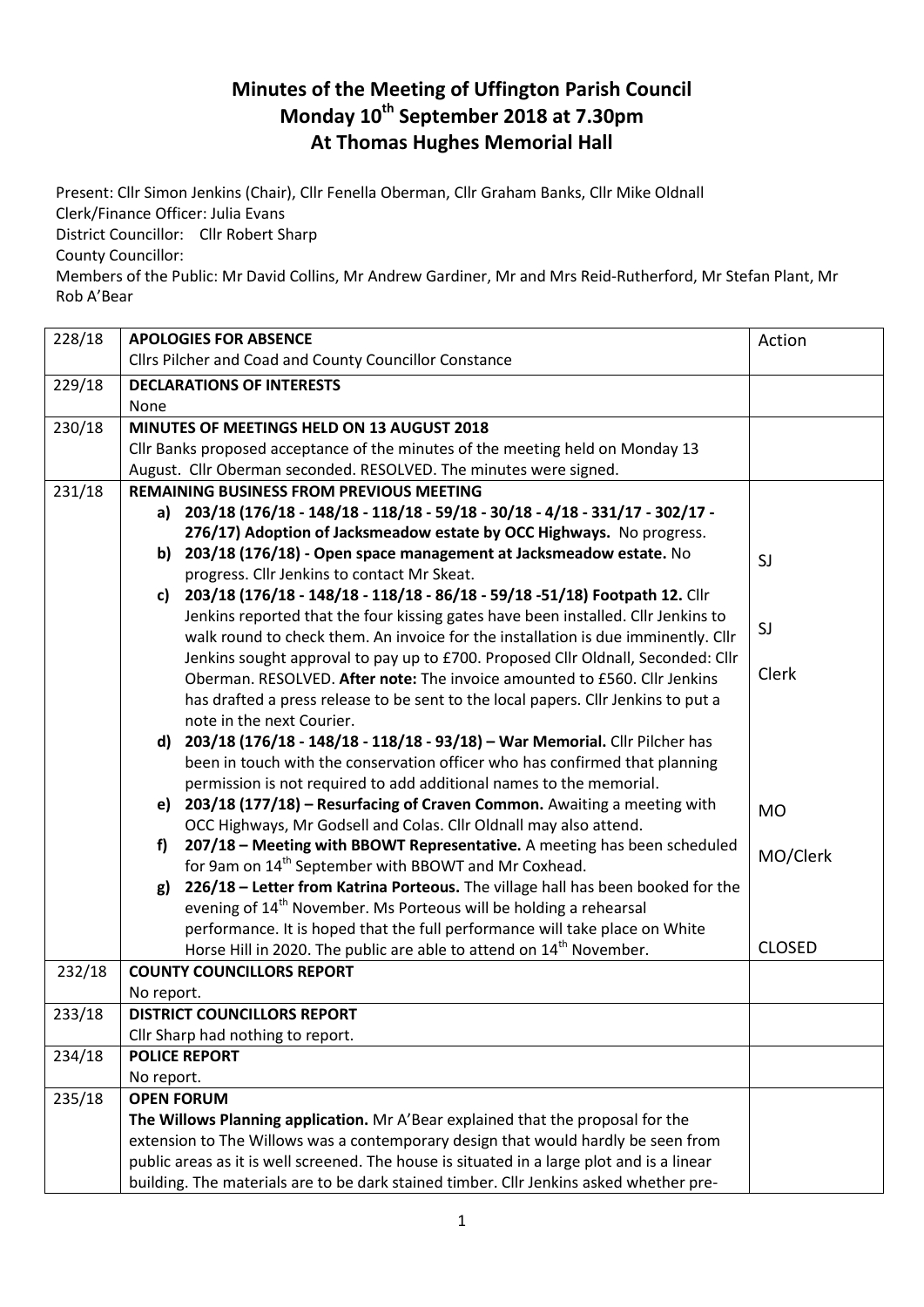|        | application advice had been sought; it had not. Cllr Oldnall felt that the extension will be<br>visible from Pusey's Walk, that it is not in keeping with the building and it contravenes |               |
|--------|-------------------------------------------------------------------------------------------------------------------------------------------------------------------------------------------|---------------|
|        | the Vale's design guide. Cllr Oberman pointed out that flat roofs are not favoured in the                                                                                                 |               |
|        | emerging Neighbourhood Plan and the proposal is not in keeping with the vernacular.                                                                                                       |               |
|        | Mr Gardiner agreed that it was not in keeping and he would prefer a pitched roof. Mr                                                                                                      |               |
|        | Collins pointed out that the property was built c.1750 and is similar to others in the                                                                                                    |               |
|        | area. The black, glass-fronted box of this proposal will diminish the property and is not                                                                                                 |               |
|        | in keeping. Mrs Reid-Rutherford reminded Mr A'Bear that the property is in a                                                                                                              |               |
|        | conservation area.                                                                                                                                                                        |               |
|        | Proposal for four houses on Fawler Road. Mr and Mrs Reid-Rutherford stated that they                                                                                                      |               |
|        | were objecting to the proposed four houses due to the access road; they are very                                                                                                          |               |
|        | concerned about vehicular access from the Fawler Road to Upper Common Lane.                                                                                                               |               |
|        | <b>ONGOING PROJECTS</b>                                                                                                                                                                   |               |
| 236/18 |                                                                                                                                                                                           |               |
|        | <b>Land Registry</b>                                                                                                                                                                      |               |
|        | Cllr Jenkins had previously circulated a list of all the Land Registry titles held by the                                                                                                 | <b>CLOSED</b> |
|        | Parish Council. No queries were received. The project is now complete.                                                                                                                    |               |
| 237/18 | <b>Creation of a Neighbourhood Plan</b>                                                                                                                                                   |               |
|        | Cllr Oldnall reported that the VWHDC has advised that a health check be carried out on                                                                                                    |               |
|        | the main document, the consultation statement and the compliance statement by the                                                                                                         |               |
|        | Steering Group's independent consultant. Cllr Oldnall hoped that this would be                                                                                                            |               |
|        | complete and the NP submitted to the Vale by Christmas. Cllr Jenkins asked Cllr Sharp                                                                                                     |               |
|        | when LPP2 might be adopted; Cllr Sharp thought it may be December.                                                                                                                        |               |
| 238/18 | <b>TBSM Update</b>                                                                                                                                                                        |               |
|        | a) Trust Deed. The variation to the 1989 trust deed has been submitted and                                                                                                                | <b>CLOSED</b> |
|        | accepted by the Charity Commission,                                                                                                                                                       |               |
|        | Museum update. Cllr Pilcher is still trying to get the Electrical Certificate. The<br>b)                                                                                                  | <b>KP</b>     |
|        | White Horse Show was a success, with £260 taken on the museum stand                                                                                                                       |               |
| 239/18 | <b>Old Schoolroom Repairs</b>                                                                                                                                                             |               |
|        | The practical completion certificate has been received. The builders have done an                                                                                                         |               |
|        | excellent job. The blue site hut is still in place but is due to be removed early next week                                                                                               | KP/SJ         |
|        | after which the outside area will be tidied and new external lights will be installed. A                                                                                                  |               |
|        | date needs to be set for a village celebration in October.                                                                                                                                |               |
|        | Grant payments are awaited from North Wessex Downs AONB LEADER Fund and the                                                                                                               |               |
|        | Vale. There will be a funding surplus which will be ring-fenced against any future major                                                                                                  |               |
|        | repairs.                                                                                                                                                                                  |               |
| 240/18 | <b>S106 Contributions</b>                                                                                                                                                                 |               |
|        | The Scout Group grant has been paid. Cllr Oberman is to put in an application for the                                                                                                     |               |
|        | playground seating. Quotes have been received for a seat inside the playground, two                                                                                                       |               |
|        | seats outside and a picnic table, plus concrete base installations. The installation quotes                                                                                               |               |
|        | were £1500, £1680 and £2400. Cllr Oberman proposed taking the second quote of                                                                                                             | FO/SJ         |
|        | £1680. Cllr Banks seconded. RESOLVED. The total cost of the project will be £3000. Cllr                                                                                                   |               |
|        | Oberman to send the relevant information to Cllr Jenkins, who will prepare the S106                                                                                                       |               |
|        | application.                                                                                                                                                                              |               |
| 241/18 | <b>Defibrillator Project</b>                                                                                                                                                              |               |
|        | Cllr Jenkins is drafting applications for grants for 6 defibrillators, 4 for Uffington and 1                                                                                              |               |
|        | each for Woolstone and Baulking. An application is to be sent to Cllr Constance for                                                                                                       |               |
|        | funding from the OCC Councillor Priority Fund, and later if necessary to the White                                                                                                        | SJ            |
|        | Horse Show Trust The total cost will be in the region of £11k. Cllr Oldnall proposed                                                                                                      |               |
|        | submitting the grant applications. Cllr Oberman seconded. RESOLVED. It was noted that                                                                                                     |               |
|        | the next WHST meeting, at which the application will be considered, is not until                                                                                                          |               |
|        | November.                                                                                                                                                                                 |               |
|        | <b>PLANNING MATTERS</b>                                                                                                                                                                   |               |
| 242/18 | P18/V1936/RM - Land adjacent to Dragon Hill. Reserved matters application.                                                                                                                |               |
|        | Following on from previous outline planning approval P15/V2017/O for erection of a                                                                                                        |               |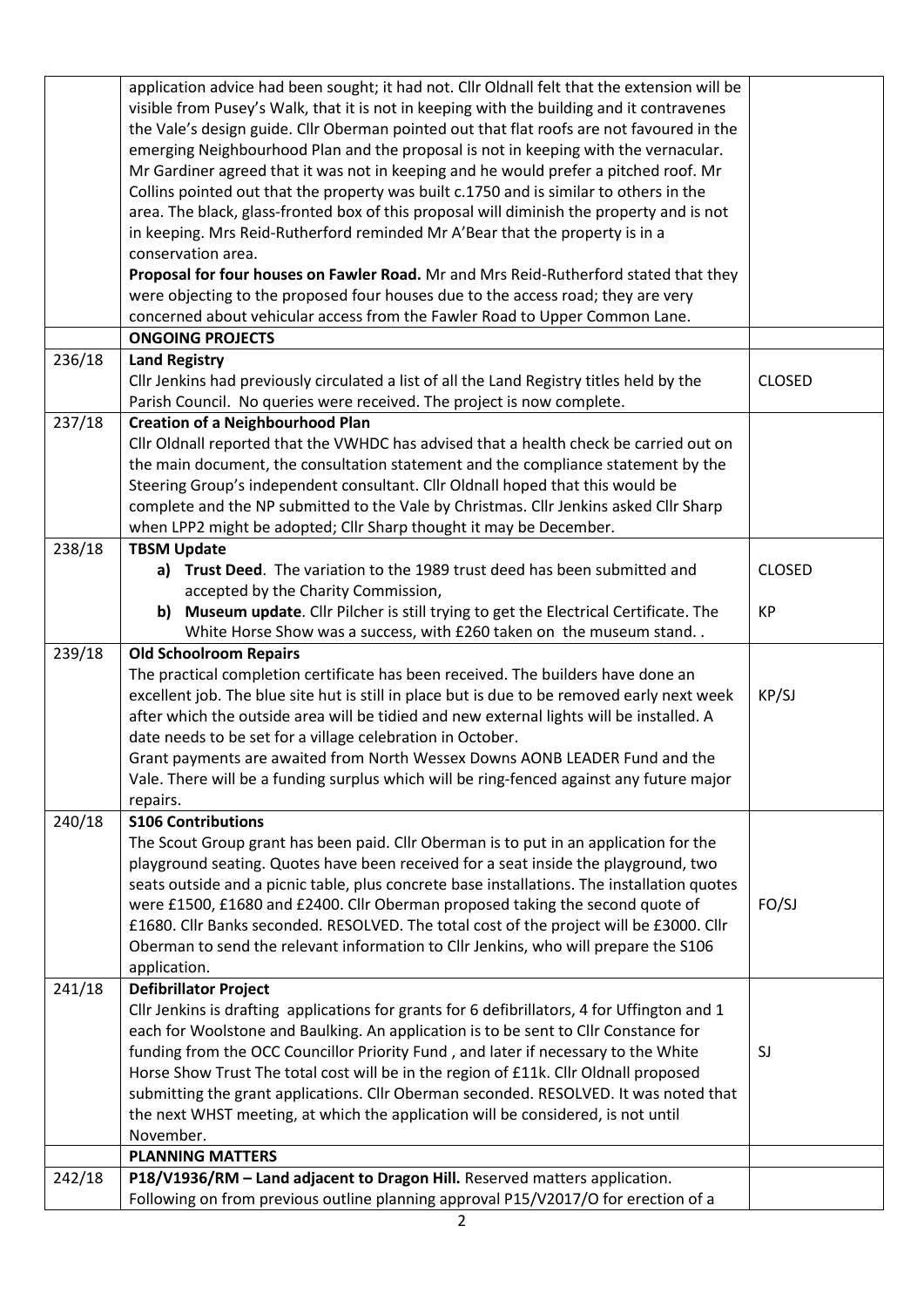|        | single dwelling (all matters reserved except access). Response due by 14 <sup>th</sup> September. |       |
|--------|---------------------------------------------------------------------------------------------------|-------|
|        | It was noted that the Reserved Matters application is different to the one approved in            |       |
|        | the outline application. The Parish Council raised concerns over the site of the proposed         |       |
|        | dwelling, the design which is not in keeping with the surroundings and the application            |       |
|        | for a new access. The triple bay garage with an external staircase to an upper floor,             |       |
|        | (which could become a granny annexe or suite of offices) is an additional building on a           |       |
|        | site with approval for a single dwelling. The impact on the conservation area and the             | SJ    |
|        | AONB should also be considered. It was agreed to submit a very strong objection to the            |       |
|        | application. Cllr Jenkins to draft the objection.                                                 |       |
| 243/18 | P18/V1987/O - Land adjacent to Fawler Road. Development of four dwellings with                    |       |
|        | associated access. Response due by 14 <sup>th</sup> September. Cllr Jenkins pointed out the       |       |
|        | planning history of the site. It was noted that the site is not allocated in LPP2 or the          |       |
|        | Neighbourhood Plan. There are landscape, traffic and footpath issues arising from the             |       |
|        | proposal. It was agreed to object to the application. Cllr Jenkins to draft an objection.         | SJ    |
| 244/18 | P18/V2085/HH - The Willows, Packer's Lane. Proposed two storey rear extension and                 |       |
|        | new rooflight to existing roof. Response due by 19 <sup>th</sup> September. It was felt that the  |       |
|        | proposal was too large and the design was inappropriate to the area. It was agreed to             | SJ    |
|        | object on the grounds of size and design. Cllr Jenkins to draft an objection.                     |       |
| 245/18 | P18/V1946/FUL - Proposal for borehole and reservoir at Woolstone Hill. It was agreed              |       |
|        | to submit a holding objection pending further clarification of a number of issues. Cllr           | SJ    |
|        | Jenkins to prepare a draft.                                                                       |       |
| 246/18 | Appeal reference APP/V3120/W/18/3197431 - Land adjacent to Manor House.                           |       |
|        | Nothing to report.                                                                                |       |
| 247/18 | Update on outstanding planning applications:                                                      |       |
|        | a) P18/V1439/HH - Rosebrook House (Craven Yard) - Retrospective application                       |       |
|        | for new garage and porch. Awaiting determination.                                                 |       |
|        | <b>FINANCE</b>                                                                                    |       |
| 248/18 | <b>Update on Bank Mandate and Electronic Payments</b>                                             |       |
|        | Cllrs Oldnall and Jenkins now have internet banking access, however there is an issue             | Clerk |
|        | with incorrect names on the TSB system. This is being discussed with the bank.                    |       |
| 249/18 | To approve September payments and sign cheques: Cllrs Jenkins and Oldnall proposed                |       |
|        | and seconded approval of payments totalling £11549.87. RESOLVED. A full list of                   |       |
|        | payments is filed with these minutes. The cheques were signed. Cllr Oldnall asked for a           | Clerk |
|        | debtors line to be included on the financial statement.                                           |       |
| 250/18 | Public liability cover for speedwatch activies: Speedwatch will take place on Fawler              |       |
|        | Road and Fernham Road. The kit is being borrowed from Watchfield, who have it                     |       |
|        | covered under their insurance. The clerk confirmed that volunteers taking part in the             |       |
|        | activity will be covered by the Parish Council's Public Liability insurance provided they         |       |
|        | are working with the permission of the Parish Council.                                            |       |
| 251/18 | THE JUBILEE FIELD TRUST                                                                           |       |
|        | Monthly Play Area inspections: Cllr Oberman reported that everything was OK.<br>a)                |       |
|        | There has been no change since the last report. The new swing seats have been                     |       |
|        | installed by Cllr Banks and Mr Oberman and the bushes on the swings have been                     | FO/GB |
|        | greased. Everything in the RoSPA report has now been done except for the stile.                   |       |
|        | This will be done once it has rained. Cllr Oberman proposed installing a spare gate               |       |
|        | on the south side of the playground. This was agreed in principle. The exact location             |       |
|        | for the gate to be agreed.                                                                        |       |
|        | b) Autumn Field Tidy: The date was set for Saturday 3 <sup>rd</sup> November. Cllr Banks to       | GB    |
|        | develop a plan.                                                                                   |       |
|        | Hedges: It was noted that the hedges need cutting this year. Clerk to contact Mr<br>c)            | Clerk |
|        | Benson.                                                                                           |       |
|        | <b>ANNUAL/QUARTERLY REVIEWS</b>                                                                   |       |
| 252/18 | Review of Shop rent. Cllr Jenkins scanned and circulated the lease. The lease was not             |       |